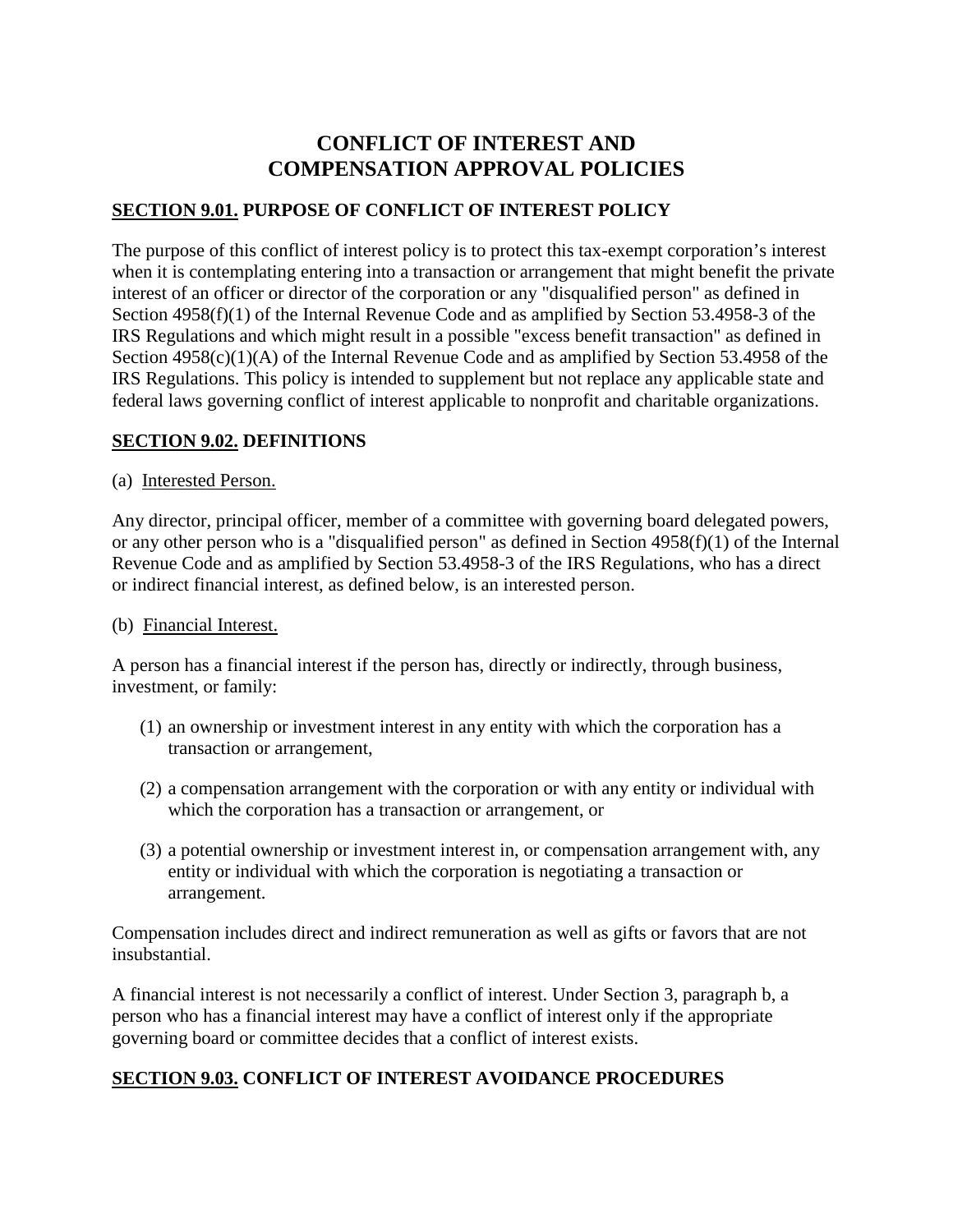#### (a) Duty to Disclose.

In connection with any actual or possible conflict of interest, an interested person must disclose the existence of the financial interest and be given the opportunity to disclose all material facts to the directors and members of committees with governing board delegated powers considering the proposed transaction or arrangement.

#### (b) Determining Whether a Conflict of Interest Exists.

After disclosure of the financial interest and all material facts, and after any discussion with the interested person, he/she shall leave the governing board or committee meeting while the determination of a conflict of interest is discussed and voted upon. The remaining board or committee members shall decide if a conflict of interest exists.

#### (c) Procedures for Addressing the Conflict of Interest.

An interested person may make a presentation at the governing board or committee meeting, but after the presentation, he/she shall leave the meeting during the discussion of, and the vote on, the transaction or arrangement involving the possible conflict of interest.

The chairperson of the governing board or committee shall, if appropriate, appoint a disinterested person or committee to investigate alternatives to the proposed transaction or arrangement.

After exercising due diligence, the governing board or committee shall determine whether the corporation can obtain with reasonable efforts a more advantageous transaction or arrangement from a person or entity that would not give rise to a conflict of interest.

If a more advantageous transaction or arrangement is not reasonably possible under circumstances not producing a conflict of interest, the governing board or committee shall determine by a majority vote of the disinterested directors whether the transaction or arrangement is in the corporation's best interest, for its own benefit, and whether it is fair and reasonable. In conformity with the above determination, it shall make its decision as to whether to enter into the transaction or arrangement.

#### (d) Violations of the Conflicts of Interest Policy.

If the governing board or committee has reasonable cause to believe a member has failed to disclose actual or possible conflicts of interest, it shall inform the member of the basis for such belief and afford the member an opportunity to explain the alleged failure to disclose.

If, after hearing the member's response and after making further investigation as warranted by the circumstances, the governing board or committee determines the member has failed to disclose an actual or possible conflict of interest, it shall take appropriate disciplinary and corrective action.

### **SECTION 9.04. RECORDS OF BOARD AND BOARD COMMITTEE PROCEEDINGS**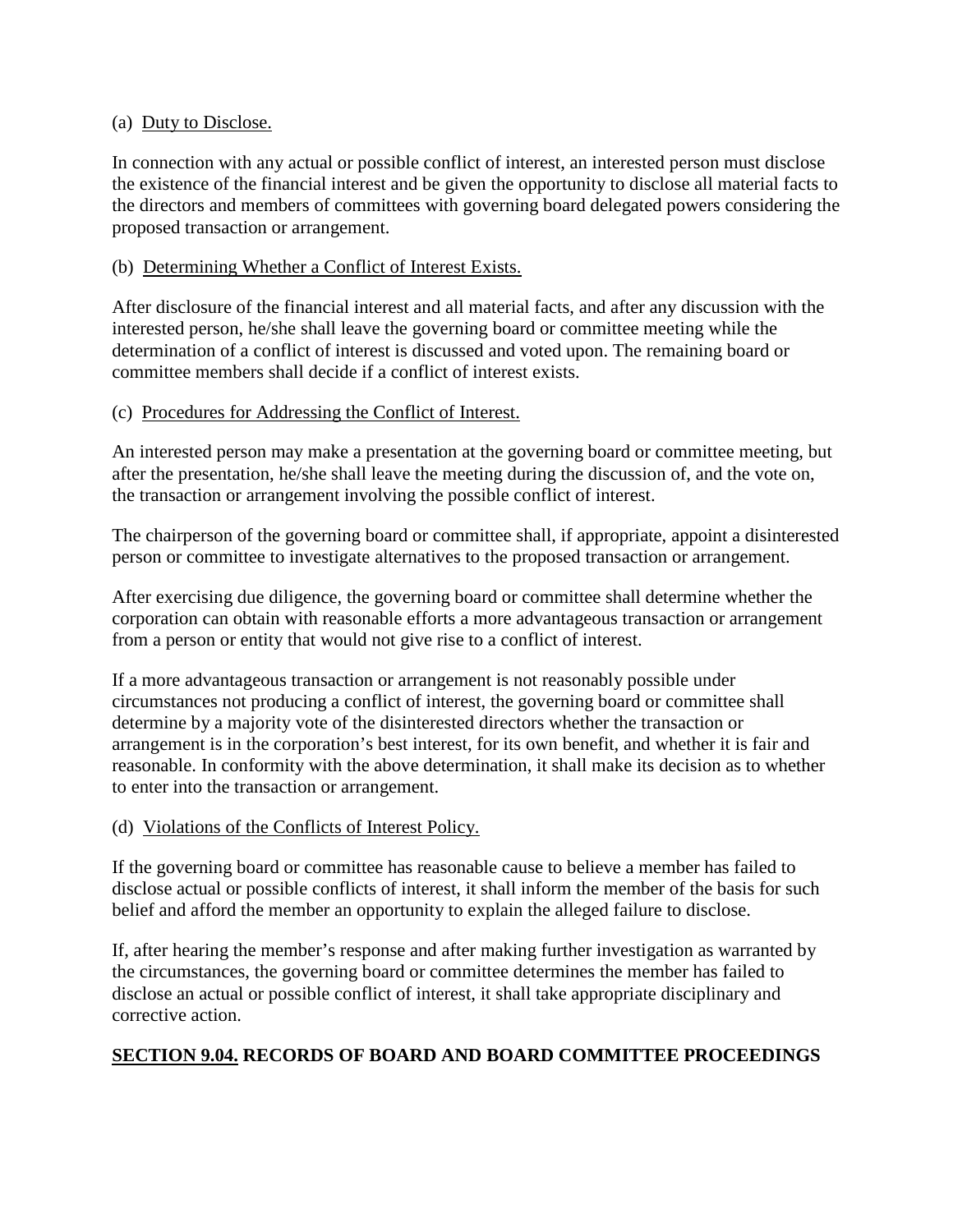The minutes of meetings of the governing board and all committees with board delegated powers shall contain:

- (a) The names of the persons who disclosed or otherwise were found to have a financial interest in connection with an actual or possible conflict of interest, the nature of the financial interest, any action taken to determine whether a conflict of interest was present, and the governing board's or committee's decision as to whether a conflict of interest in fact existed.
- (b) The names of the persons who were present for discussions and votes relating to the transaction or arrangement, the content of the discussion, including any alternatives to the proposed transaction or arrangement, and a record of any votes taken in connection with the proceedings.

### **SECTION 9.05. COMPENSATION APPROVAL POLICIES**

A voting member of the governing board who receives compensation, directly or indirectly, from the corporation for services is precluded from voting on matters pertaining to that member's compensation.

A voting member of any committee whose jurisdiction includes compensation matters and who receives compensation, directly or indirectly, from the corporation for services is precluded from voting on matters pertaining to that member's compensation.

No voting member of the governing board or any committee whose jurisdiction includes compensation matters and who receives compensation, directly or indirectly, from the corporation, either individually or collectively, is prohibited from providing information to any committee regarding compensation.

When approving compensation for directors, officers and employees, contractors, and any other compensation contract or arrangement, in addition to complying with the conflict of interest requirements and policies contained in the preceding and following sections of this article as well as the preceding paragraphs of this section of this article, the board or a duly constituted compensation committee of the board shall also comply with the following additional requirements and procedures:

- (a) The terms of compensation shall be approved by the board or compensation committee prior to the first payment of compensation.
- (b) All members of the board or compensation committee who approve compensation arrangements must not have a conflict of interest with respect to the compensation arrangement as specified in IRS Regulation Section 53.4958-6(c)(iii), which generally requires that each board member or committee member approving a compensation arrangement between this organization and a "disqualified person" (as defined in Section 4958(f)(1) of the Internal Revenue Code and as amplified by Section 53.4958-3 of the IRS Regulations):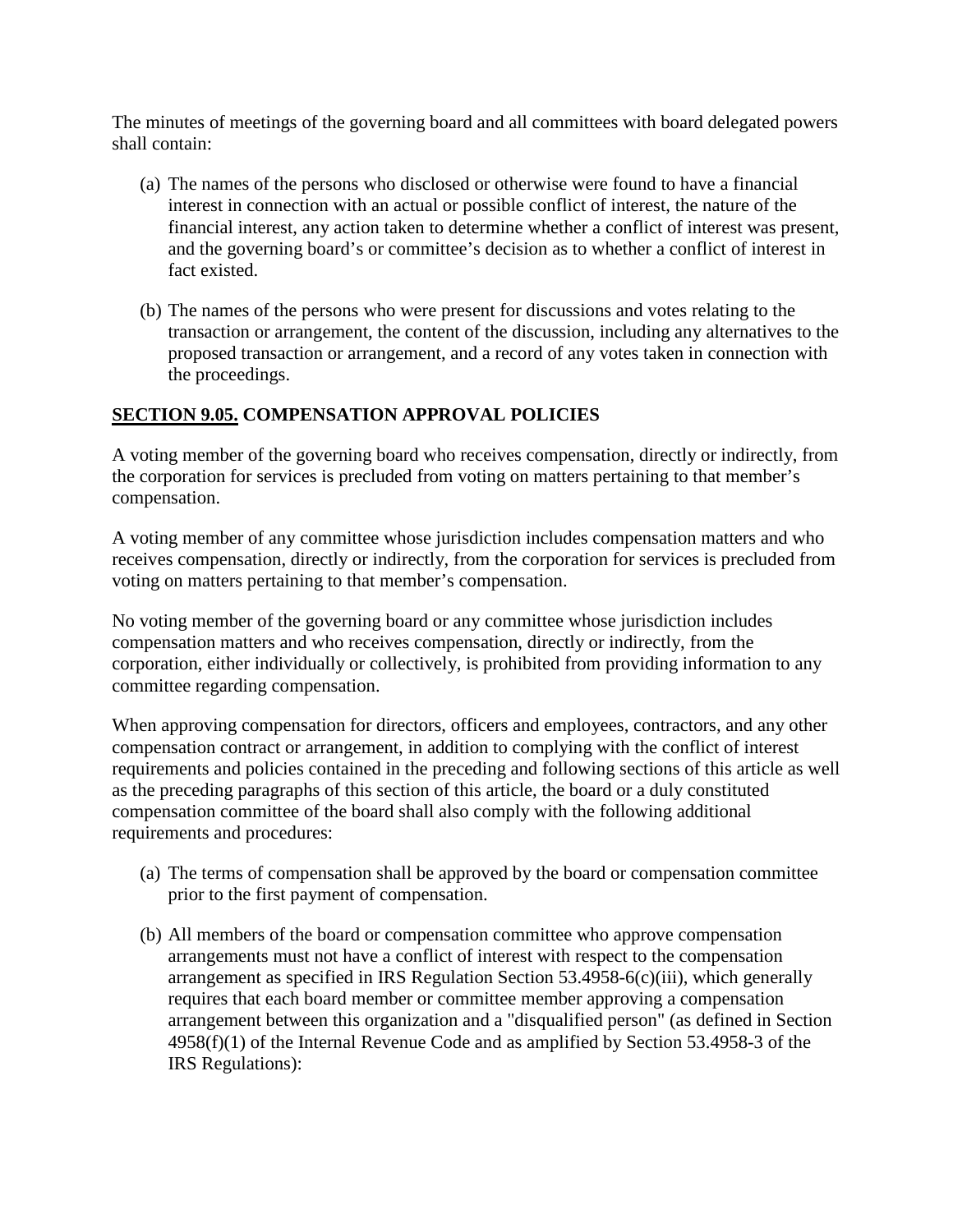- (1) is not the person who is the subject of compensation arrangement, or a family member of such person;
- (2) is not in an employment relationship subject to the direction or control of the person who is the subject of compensation arrangement;
- (3) does not receive compensation or other payments subject to approval by the person who is the subject of compensation arrangement;
- (4) has no material financial interest affected by the compensation arrangement; and
- (5) does not approve a transaction providing economic benefits to the person who is the subject of the compensation arrangement, who in turn has approved or will approve a transaction providing benefits to the board or committee member.
- (c) The board or compensation committee shall obtain and rely upon appropriate data as to comparability prior to approving the terms of compensation. Appropriate data may include the following:
	- (1) Compensation levels paid by similarly situated organizations, both taxable and taxexempt, for functionally comparable positions. "Similarly situated" organizations are those of a similar size and purpose and with similar resources.
	- (2) The availability of similar services in the geographic area of this organization.
	- (3) Current compensation surveys compiled by independent firms.
	- (4) Actual written offers from similar institutions competing for the services of the person who is the subject of the compensation arrangement.

As allowed by IRS Regulation 4958-6, if this organization has average annual gross receipts (including contributions) for its three prior tax years of less than \$1 million, the board or compensation committee will have obtained and relied upon appropriate data as to comparability if it obtains and relies upon data on compensation paid by three comparable organizations in the same or similar communities for similar services.

- (d) The terms of compensation and the basis for approving them shall be recorded in written minutes of the meeting of the board or compensation committee that approved the compensation. Such documentation shall include:
	- (1) The terms of the compensation arrangement and the date it was approved.
	- (2) The members of the board or compensation committee who were present during debate on the transaction, those who voted on it and the votes cast by each board or committee member.
	- (3) The comparability data obtained and relied upon and how the data was obtained.
	- (4) If the board or compensation committee determines that reasonable compensation for a specific position in this organization or for providing services under any other compensation arrangement with this organization is higher or lower than the range of comparability data obtained, the board or committee shall record in the minutes of the meeting the basis for its determination.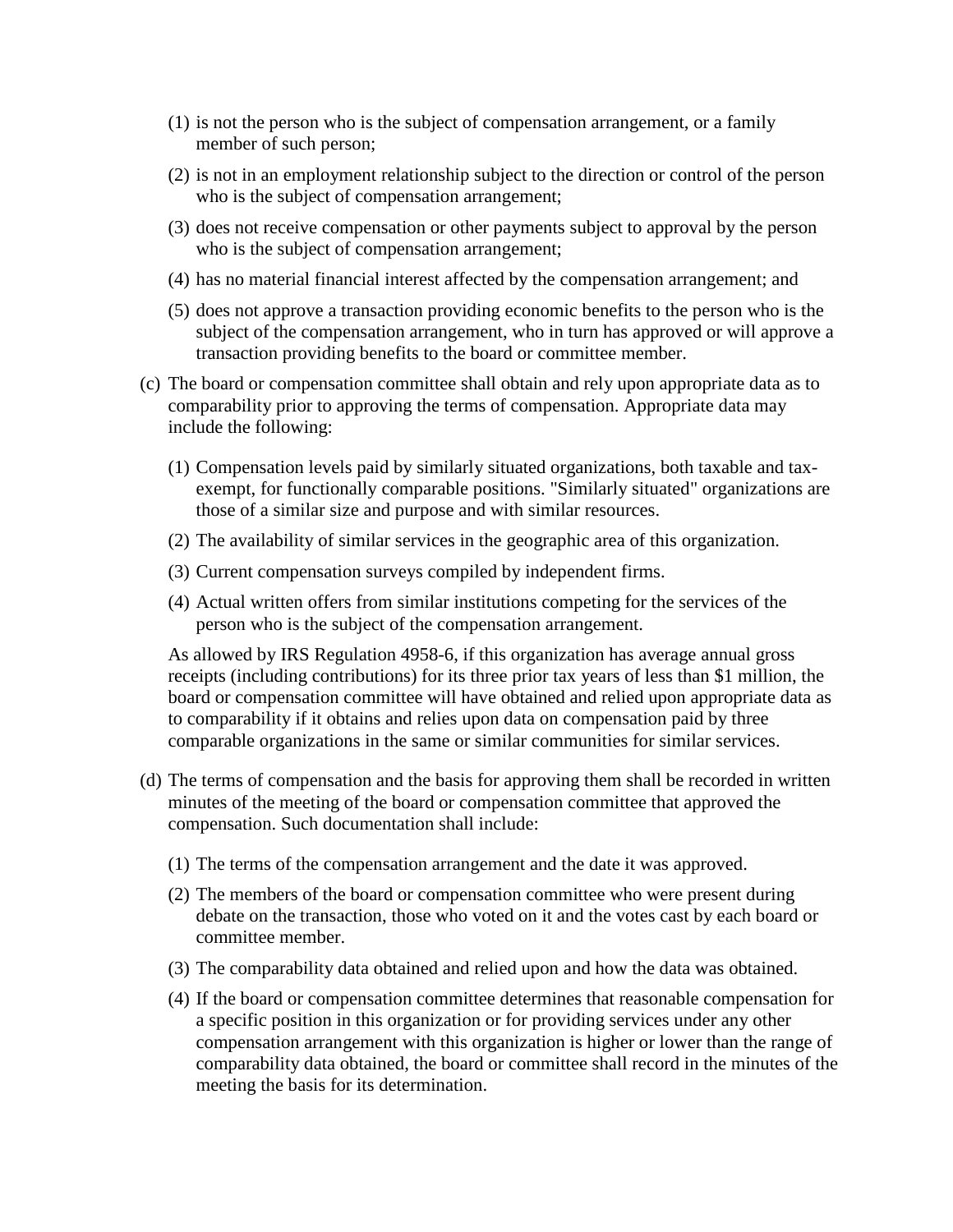- (5) If the board or committee makes adjustments to comparability data due to geographic area or other specific conditions, these adjustments and the reasons for them shall be recorded in the minutes of the board or committee meeting.
- (6) Any actions taken with respect to determining if a board or committee member had a conflict of interest with respect to the compensation arrangement, and if so, actions taken to make sure the member with the conflict of interest did not affect or participate in the approval of the transaction (for example, a notation in the records that after a finding of conflict of interest by a member, the member with the conflict of interest was asked to, and did, leave the meeting prior to a discussion of the compensation arrangement and a taking of the votes to approve the arrangement).
- (7) The minutes of board or committee meetings at which compensation arrangements are approved must be prepared before the later of the date of the next board or committee meeting or 60 days after the final actions of the board or committee are taken with respect to the approval of the compensation arrangements. The minutes must be reviewed and approved by the board and committee as reasonable, accurate, and complete within a reasonable period thereafter, normally prior to or at the next board or committee meeting following final action on the arrangement by the board or committee.

### **SECTION 9.06. ANNUAL STATEMENTS**

Each director, principal officer, and member of a committee with governing board delegated powers shall annually sign a statement which affirms such person:

- (a) has received a copy of the conflicts of interest policy,
- (b) has read and understands the policy,
- (c) has agreed to comply with the policy, and
- (d) understands the corporation is charitable and in order to maintain its federal tax exemption it must engage primarily in activities which accomplish one or more of its taxexempt purposes.

### **SECTION 9.07. PERIODIC REVIEWS**

To ensure the corporation operates in a manner consistent with charitable purposes and does not engage in activities that could jeopardize its tax-exempt status, periodic reviews shall be conducted. The periodic reviews shall, at a minimum, include the following subjects:

- (a) Whether compensation arrangements and benefits are reasonable, based on competent survey information, and the result of arm's-length bargaining.
- (b) Whether partnerships, joint ventures, and arrangements with management organizations conform to the corporation's written policies, are properly recorded, reflect reasonable investment or payments for goods and services, further charitable purposes, and do not result in inurement, impermissible private benefit, or in an excess benefit transaction.